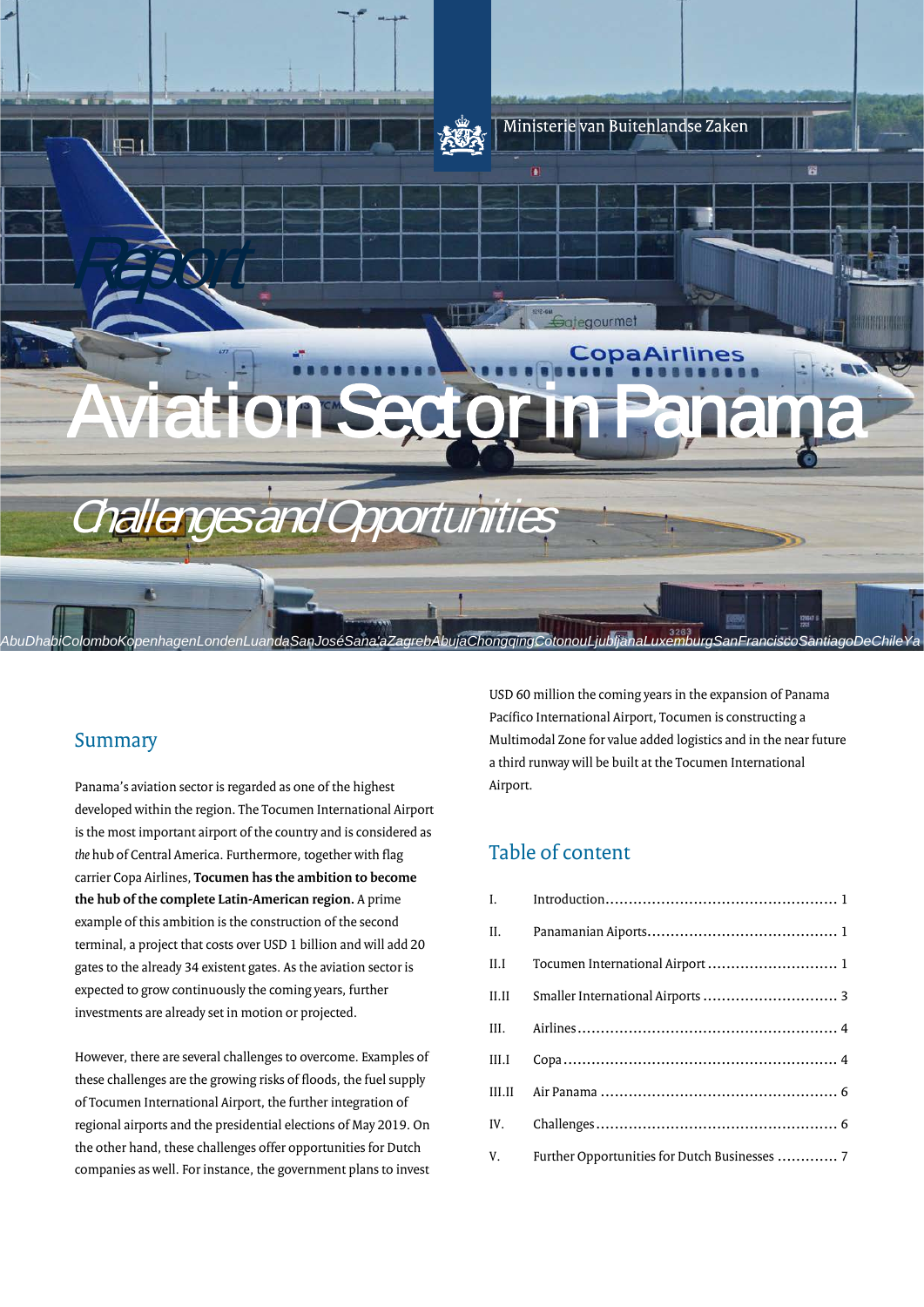## <span id="page-1-0"></span>I. Introduction

The aviation sector is of big importance to the Panamanian economy. For example, the number of passengers handled through the different airports of Panama quadrupled over the last 10 years. This enormous growth was mainly achieved through continuous investments in the biggest airport of the country, the Tocumen International Airport. However, the growth of smaller airports, such as Panama Pacífico International Airport, and other activities within the aviation sector, such the successes of Copa Airlines and new MRO (Maintenance, Repair and Overhaul) activities, contributed to this growth as well.

Because of these and other characteristics Panama was awarded with the **highest Air Transport Competitiveness score within the region according to the International Air Transport Association (IATA).** *Table 1* shows some of the benefits of the aviation sector to the Panamanian economy. The aviation sector offers a big contribution to the GDP and provides a high amount of employment. Therefore, the sector is essential for the overall economy. On the other hand, in order to reach its full potential, there are still several challenges to overcome. In order to address these challenges, this report first provides an overview of the complete Panamanian aviation sector, its airports and airlines. Thereafter, the main challenges will be discussed. Lastly, further interesting opportunities for Dutch businesses will be highlighted.

## Table 1: Impact of the Panamanian Aviation Sector on the Panamanian Economy

*Source : IATA (2018).*

| <b>Aviation Sector</b>                    | 2017         |
|-------------------------------------------|--------------|
| Percentage of GDP                         | 4.5%         |
| Employment (in number of<br>persons)      | 12.000       |
| Contribution to state revenue (in<br>USD) | 90.1 million |
| <b>Aviation Sector + Tourism</b>          |              |
| Percentage of GDP                         | 14%          |
| Gross Value Added to GDP (in<br>USD)      | 8.5 billion  |
| Employment (in number of<br>persons)      | 238,000      |

## <span id="page-1-1"></span>II. Panamanian Aiports

## <span id="page-1-2"></span>**II.I Tocumen International Airport**

*Table 2* presents the different airports of Panama, the number of passengers and the amount of cargo they handled in 2017. The table shows the importance of the Tocumen International Airport. With **more than 15 million passengers passing through the airport in 2017**, the Tocumen Airport obtained a growth of 5,6 percent compared to the previous year. A closer look at these figures shows that this is mainly due to a growth of passengers in transit. *Figure 1* demonstrates the importance of this group of passengers. This group accounted for 11,5 million passengers on a total of 15,6 million passengers. The same figure provides statistics on the predicted passenger flow until 2025. The airport itself estimated that by this year some 23 million people will be handled through Tocumen.

### Table 2: Airport Statistics

|  | Source: Georgia Tech Panama |  |
|--|-----------------------------|--|
|  |                             |  |

| Airport                        | Number of<br>Passengers<br>(2017) | Amount of<br>Cargo<br>(2017) |
|--------------------------------|-----------------------------------|------------------------------|
| International Airport          | 15.616.065                        | 174.098                      |
| Tocumen                        |                                   | (tons)                       |
| International Airport Marcos   | 275.938                           | 420.585 (kg)                 |
| A. Gelabert                    |                                   |                              |
| International Airport          | 270.291                           |                              |
| Enrique Malek                  |                                   |                              |
| International Airport          | 255.737                           |                              |
| Panamá Pacifico                |                                   |                              |
| International Airport Scarlett | 62.385                            |                              |
| Martínez                       |                                   |                              |
| (Rio Hato)                     |                                   |                              |

In order to reach this expected amount of passengers, some large investments are needed. General Manager of Tocumen, Oscar Ramírez, stated that the airport's current capacity is 12 million passengers per annum. This means that Tocumen is operating with an overcapacity of around 30 percent at this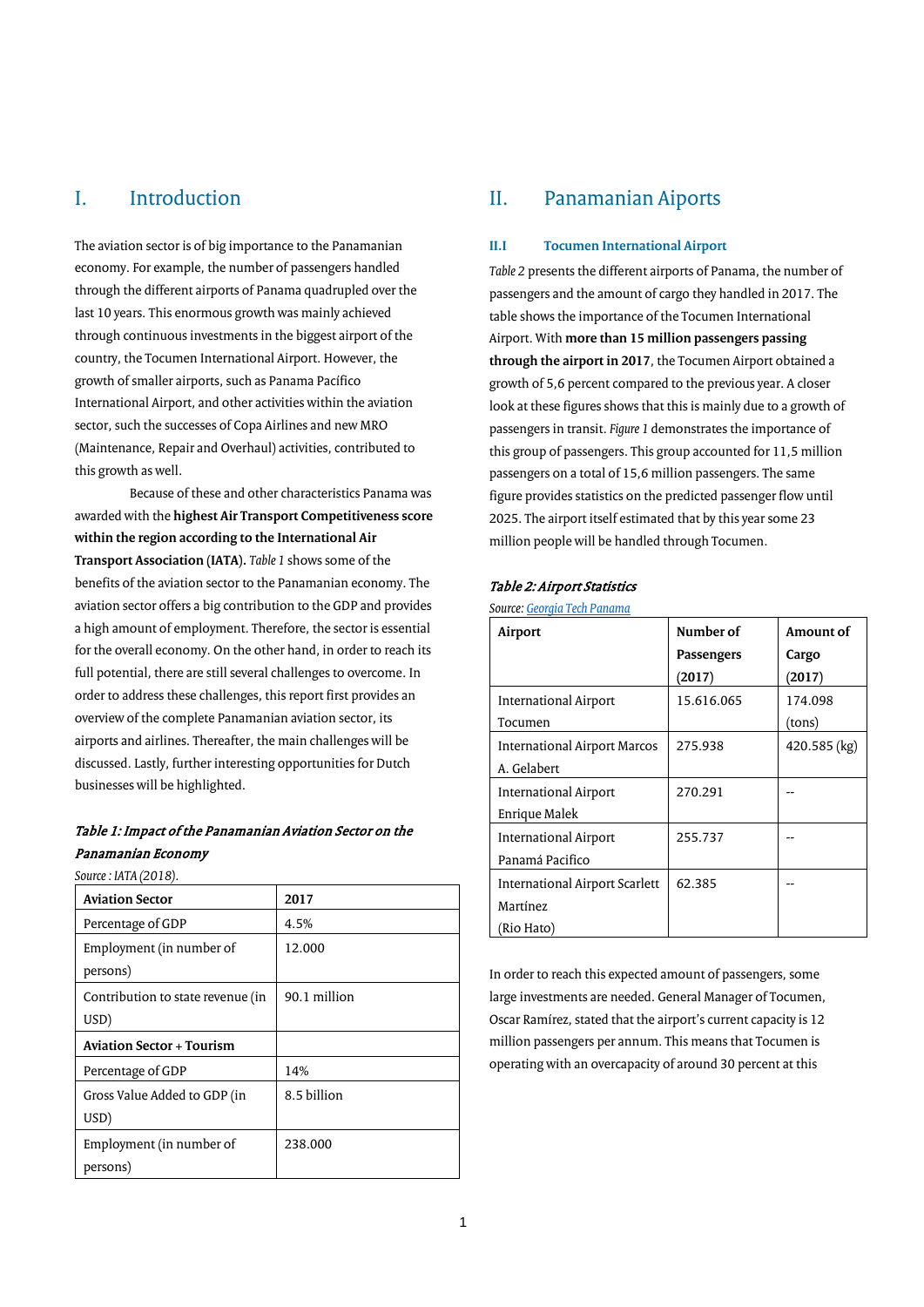moment.<sup>[1](#page-2-0)</sup> Therefore, the second terminal which is currently being constructed is of big importance for the further development of the airport. **The new terminal will add 20 gates to the current 34 and will cost over USD 1 billion**. Dutch company Vanderlande is constructing the baggage handling system and will also be responsible for the operations and maintenance (O&M) at the new terminal.<sup>[2](#page-2-1)</sup> It is expected that the terminal will be officially opened in April, 2019.

## Figure 1: Number of passengers Tocumen

*Source: Tocumen, S.A. Annual Report 2018*



### **Connectivity**

In terms of connectivity the Tocumen International Airport is one of the 50 most connected airports in the world according to the OAG (Official Aviation Guide) International Index. **OAG states that Tocumen is the best connected airport in Central-**America, the fourth in Latin-America and the 47<sup>th</sup> in the **world**. [3](#page-2-2) This score is (among other things) based, on single international connections only to/from the chosen airport, the minimum connection time and a maximum connection window of six hours.[4](#page-2-0) Based on these parameters, the Tocumen Airport received a score of 104. To make this figure more concrete, Tocumen serves **85 international destinations of which 71 destinations have a frequency of two flights per day or more.** *Figure 2* visualizes these destinations. The high score is also due to the excellent geographic location of the airport. For example, it is only a 5,5 hour flight towards Toronto and a 7 hour flight towards Buenos Aires.<sup>[5](#page-2-3)</sup> Lastly, the outstanding punctuality of

j

Tocumen is also worth mentioning. Namely, in January 2019 the airport became the most punctual middle-size airport in the world, with a punctuality of 91.11% over 2018.





### **Multimodal Zone**

To capitalize even more on Panama's geographical location, Tocumen started the construction of the Multimodal Zone in November 2018. **The Multimodal Zone consists of a Cargo Terminal and a Logistics Zone.** The first is already existent, but is to be modernized in order to increase its capacity and improve its security standards. The adjacent Logistics Zone will be newly constructed and will be a Free Zone. After completion, this will be the first Airport Free Zone in the region. The Logistics Zone facilitates value added activities in products such as perishables, clothes & shoes and hi-tech. By combining both zones into the Multimodal Zone, companies who deliver logistics services will become more competitive. It will be easier to add value to cargo that arrives in Panama, because of shorter distances and it will be stored in a highly modernized Cargo Terminal. Furthermore, this integrated approach adds to the understanding of Panama as a logistics-hub. As shown in *figure 3,* products arrived in the Cargo Terminal, processed in the Logistics Zone can thereafter be transported easily by land, sea or by air again. This made several multinationals, such as Airbus and Boeing, recognize Panama as the new node regarding to cargo in Latin America. Moreover, FedEx states that 'the project of Tocumen is an

#### <sup>4</sup> [All parameters](https://www.oag.com/connections-analyser-user-guide)

<span id="page-2-3"></span><span id="page-2-0"></span><sup>&</sup>lt;sup>1</sup> Oscar Ramírez during a presentation about the Logistics Zone of Tocumen, November 2018.

<span id="page-2-1"></span><sup>2</sup> [Vanderlande](https://www.vanderlande.com/news/tocumen-international-airport-panama-selects-vanderlande-for-om-support)

<span id="page-2-2"></span><sup>3</sup> OAG, Megahubs International Index 2018

<sup>5</sup> Carmen de Pagés during a presentation about the Logistics Zone of Tocumen, November 2018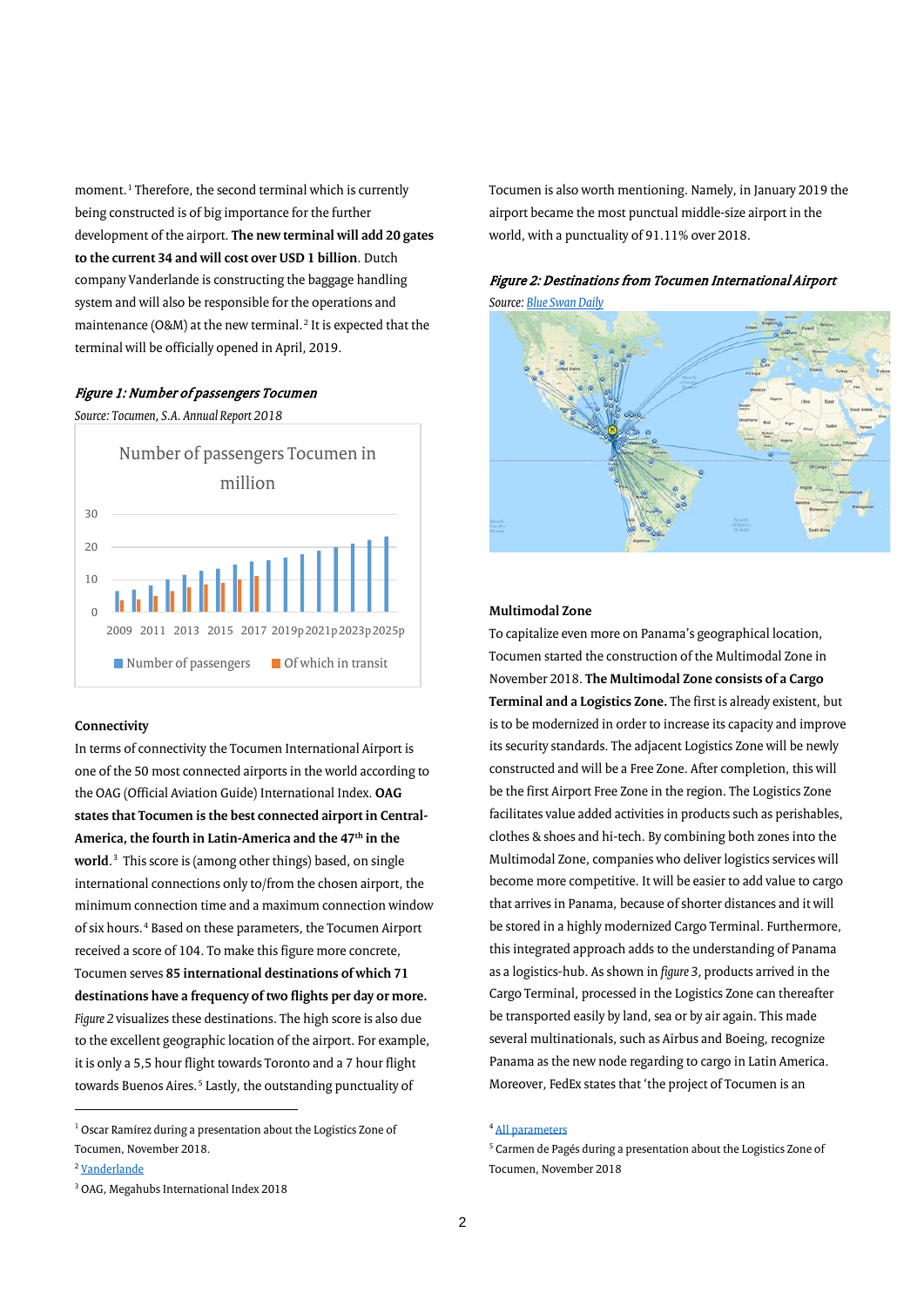opportunity to add value to cargo and to position itself even more as the hub of the Americas'.

## Figure 3: Infrastructure Panama

*Source[: Tocumen Logistics Hub](http://tocumenlogisticshub.com/?lang=en)*



The new zone also needs to increase the amount of cargo coming to Panama. Currently, there is **174.098 tons of cargo** moved through the Tocumen International Airport (2017). **Therefore, the airport positioned itself in the top tier regarding international cargo movement in Central America and the Caribbean.** Furthermore, it is placed third in this regard in Latin-America. The projected added value to the Panamanian economy of the new zone is displayed in *table 3.* Eventually the **Multimodal Zone will contribute around USD 300 million in Gross Value Added to the GDP, USD 50 million in taxes, close to 2000 permanent jobs and 1500 extra jobs** during the construction period. As stated earlier, the construction started in November 2018 with phase 1 of the construction of the Logistics Zone. This first phase has a **budget of USD 14 million** and it is projected to be completed in late 2019. After completion of phase one, several other phases will follow that might provide opportunities for Dutch companies active within the logistics sector.<sup>[6](#page-3-1)</sup> These opportunities will be stressed in the section *Opportunities.*

#### Table 3: Projected added value of the Multimodal Zone

*Source: Carmen de Pagés during a presentation about the Logistics Zone of Tocumen, November 2018*

|                                        | 2020  | 2025  | 2030 |
|----------------------------------------|-------|-------|------|
| Gross Value<br>Added in<br>million USD | 103,9 | 203,8 | 299  |
| Taxes in<br>million USD                | 12,5  | 33,6  | 51,2 |
| New jobs<br>created                    | 1022  | 1529  | 1943 |

### <span id="page-3-0"></span>**II.II Smaller International Airports**

Next to the Tocumen International Airport there are several other international airports in Panama. *Figure 4* shows the locations of these airports and the most important ones are listed in *table 2.* In this regard, the second biggest airport of the country in terms of passengers handled is the **Marcos A. Gelabert International Airport** in Panama City. This airport handled 275.938 passengers and 420.585 kilogram of cargo in 2017. It is regarded as the most important airport in relation to national destinations. In 2016 the Panamanian government invested USD 3 million to renovate the terminal of the airport. This investment was divided in, amongst other things, USD 800.000 for the improvement of the airplane taxi-road and USD 500.000 for the renovation of the security network. The third biggest airport is the **Enrique Malek International Airport** in David. In 2017, 270.291 people traveled through the Enrique Malek International Airport. The airport became part of the Tocumen S.A. (the overarching entity of Tocumen International Airport) in 2014. **Tocumen S.A. is planning to invest USD 3 million in this airport during 2019**. These investments are related to the improvement of the landing platforms, the renovation of the illumination and the increase of the combustible storage capacity.[7](#page-3-1)

 $\overline{a}$ 

#### <sup>7</sup> [La Prensa](https://www.prensa.com/economia/Inversiones-levantar-vuelo-aeropuertos-provinciales_0_4588791105.html)

<span id="page-3-1"></span><sup>6</sup> Carmen de Pagés during a presentation about the Logistics Zone of Tocumen, November 2018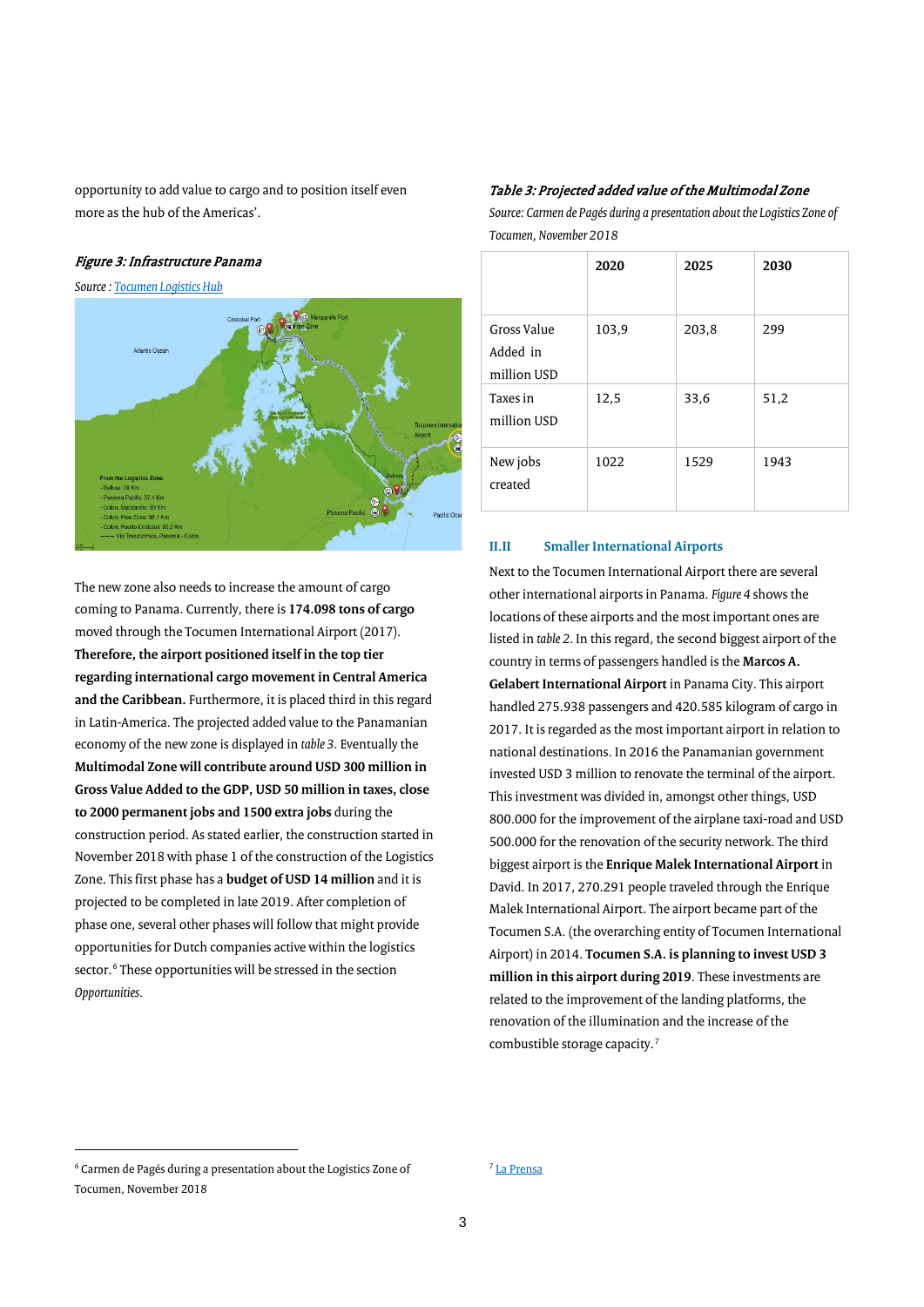### Figure 4: Airports of Panama



A close number four in the ranking is the **Panama Pacífico International Airport**, part of Tocumen S.A. as well. This airport handled 255.737 people in 2017. The amount of passengers handled **has grown by 700%** over the last three years, as it only handled 30.860 passengers in 2014. Tocumen, S.A. aspires to handle three million people through Panama Pacífico within 20 years. This ambition goes hand in hand with some big investments. For example, in 2018 Tocumen, S.A. presented an ambitious expansion until 2038 plan for Panama Pacífico. **The plan includes an initial USD 60 million investment for the construction of a new passenger terminal, an airport apron and the purchase of buses**. The new terminal will have a capacity of 700.000 people per year, doubling the current capacity. The construction of the fourth bridge over the Panama Canal will also provide an important impulse to the accessibility of the airport. This bridge will be connected with the metrosystem and will thus increase the connectivity between the city and the airport. Something that is lacking at this moment. The construction of the bridge will be finalized around 2023. Currently the only airline that operates from the airport is Wingo, the price fighter of the Panamanian company Copa Airlines. However, Carmen de Pagés emphasized that several airlines with a similar business model have shown interest in operating from the Panama Pacífico International Airport.[8](#page-4-2)

The airport **Scarlett Martínez International Airport** in Rio Hato handled 62.385 people (2017). The airport offers domestic and international flights. Regarding the latter,

Canadian destinations are the most important. Namely, the Canadian airlines Air Transat and Sunwing Airlines operate the Rio Hato Airport. Big investments in the airport are currently not expected. The last airport discussed in this section is the Enrique **A. Jiménez International Airport**. After an investment of USD 58 million, the airport was inaugurated in 2013 by then president Ricardo Martinelli. This investment was used to increase the passenger-capacity towards 1000 passengers a day, built a new control-tower and a new runway that allows the landing of airplanes Boing 757-200 with a capacity up to 228 passengers in charter flights. However, two years later, La Prensa wrote that 'there is only tumbleweed like in the Wild West missing, to make [the airport] feel more desolate'. Furthermore, the annual report for 2017 of Tocumen, S.A. shows that the airport **did not handle any passenger in 2017**. This is mainly due to the fact, that there is no carrier flying on the airport. On the other hand, positive news arrived in September 2017, when the airport signed a memorandum of understanding with the Management of the Colon Free Zone. Within the memorandum it is stated the airline *Transporte de Cargo Aérea del Caribe, S.A.*  (TAECA) is in charge of international cargo movement once a week. The amount of cargo handled is not yet published, but the **strategic location** of Enrique A. Jiménez (next to the Colón Free Zone) creates potential.<sup>[9](#page-4-2)</sup>

## <span id="page-4-0"></span>III. Airlines

## <span id="page-4-1"></span>**III.I Copa**

The Panamanian Airline Copa was founded in 1947 as Compañia Panameña de Aviación. The company currently operates in 31 countries and serves **75 destinations. 89 percent of all the flights passing through Tocumen International Airport are Copa flights**, stressing the importance of Copa to the Panamanian aviation sector. *Table 4* shows the company's revenue and profits for the period 2013-2017. After a steep decline in revenue and profit, amongst other things due to the economic crisis in Brazil, these figures rose again in 2016 and 2017. However, preliminary statistics on 2018 prove to be less positive. Although overall revenue grew with 2,1 percent,

4

<span id="page-4-2"></span>j

<sup>9</sup> [La Estrella de Panamá](http://laestrella.com.pa/panama/nacional/acuerdo-para-elaeropuerto-enrique-jimenez-inicie-fase-internacional/24022198)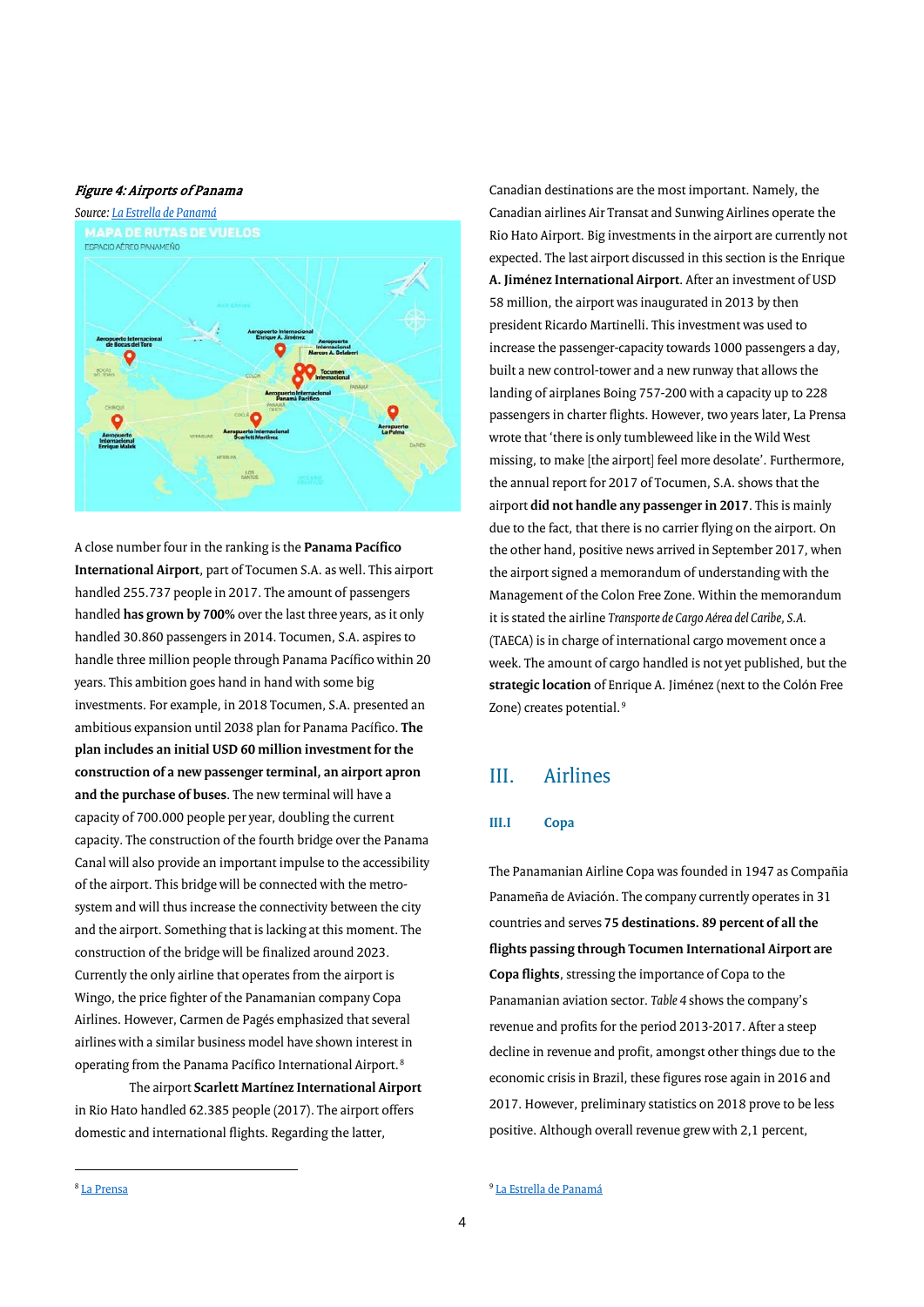revenue per average seat mile fell with 4,2 percent. This is mainly due to a current increase in fuel prices, but economic downturns in Argentina, Brazil and Venezuela also contributed to this drop in performance. On the other hand, Copa CEO Pedro Heilbron is still optimistic. He states that the earlier mentioned second terminal of Tocumen, will play a key role in Copa's growth for the years to come. Regarding this expansion, Heilbron argues that this '50% growth', is 'going to give us an opportunity to leverage [the] new infrastructure to improve passenger's experience of connecting through the hub of the Americas in Panama'.[10](#page-5-0)

## Table 4: Revenue and Profit Copa 2013-2017

*Source[: Copa](https://copa.gcs-web.com/investor-relations)*

| x million USD | 2013  | 2014  | 2015  | 2016  | 2017  |
|---------------|-------|-------|-------|-------|-------|
| Revenue in    | 2.614 | 2.711 | 2.253 | 2.221 | 2.527 |
| USD           |       |       |       |       |       |
| Net Profit in | 427   | 361   | 224   | 334   | 370   |
| USD           |       |       |       |       |       |

The expansion of Copa's fleet is another sign of growth. For example, Copa operated its first flight with a **Boeing MAX** on September 20, 2018. The flight went from Panama to Tampa, United States. This new type of airplane 'elevates the airline's daily world-class services' thanks to the comfort, convenience and sustainability of these models. Not only it provides comfort, it also brings 'more efficiency in our [Copa's] operations, but above all it represents a symbol of development and growth that motivates us to continue innovating and promote Panama as a powerhouse of the industry' states Heilbron. They will operate on the airlines longest routes, starting with San-Francisco in December 2019. Therefore, this is called the start of the 'Maxera', according to Copa. The overall fleet plan shows that over the coming years the number of Boeing MAX's will increase rapidly. Whereas this number was 5 for the year 2018, it will be 13 in 2019 and 22 in 2020.<sup>[11](#page-5-1)</sup>

 $\overline{a}$ 

#### **MRO Hangar**

Furthermore, the airline is currently constructing a new MRO (Maintenance, Repair and Overhaul) hangar. This will be the only one of its kind in Panama. The MRO hangar, that needed an investment of more than **USD 15 million**, will provide Copa with the capability to carry out major maintenance work simultaneously on three of the airline's Boing 737 and Embraer 190 aircrafts. Besides, the hangar will also include a warehouse, parts storage areas and large meeting rooms for trainings. However, the company is not planning to serve other operators. Copa rather leverages the new hangar to keep more work in-house. Work that Copa used to do outside of Panama.<sup>[12](#page-5-2)</sup>

## **Joint Business Agreement between Copa, Avianca and United Airlines**

The signing of a Joint Business Agreement (JBA) between Copa, the Colombian Avianca and the American United Airlines in November 2018 proves to be another interesting development. When the JBA goes into force, it will mean that Copa, Avianca and United integrate their complementary Latin America – U.S. network into a collaborative revenue-sharing joint business. In other words, it will allow the airlines to operate as if it is a single airline. It is estimated that the JBA will probably take effect in the second half of 2020.<sup>[13](#page-5-0)</sup> The Dutch/French Air France-KLM also has a close relationship with Copa. For example, in 2016 a new code-share agreement went into force. This means that customers of the Air France-KLM group can fly towards Guatemala City (Guatamala), Managua (Nicaragua) and Tegucigalpa (Honduras). They are transferred onto a Copa Airplane in Panama to reach their destination.<sup>[14](#page-5-1)</sup> Furthermore, in 2018 **KLM celebrated the tenth birthday of the route Amsterdam-Panama City**. Whereas KLM started out with three flights a week, they now have a daily flight to Panama.

<span id="page-5-0"></span><sup>10</sup> Flight Airline Business, October 2018

<span id="page-5-1"></span><sup>&</sup>lt;sup>11</sup> [Copa Airlines](https://www.copaair.com/en/web/us/copa-airlines-enters-new-max-era)

<span id="page-5-2"></span><sup>&</sup>lt;sup>12</sup> [Copa Airlines](https://www.copaair.com/es/web/us/nuevo-hangar-copa-airlines-en-panama)

<sup>&</sup>lt;sup>13</sup> [Flight Global](https://www.flightglobal.com/news/articles/avianca-copa-and-united-reach-joint-venture-accord-454071/)

<sup>14</sup> [Aviation Tribune](http://aviationtribune.com/airlines/north-america/air-france-klm-strengthens-partnership-copa-airlines/)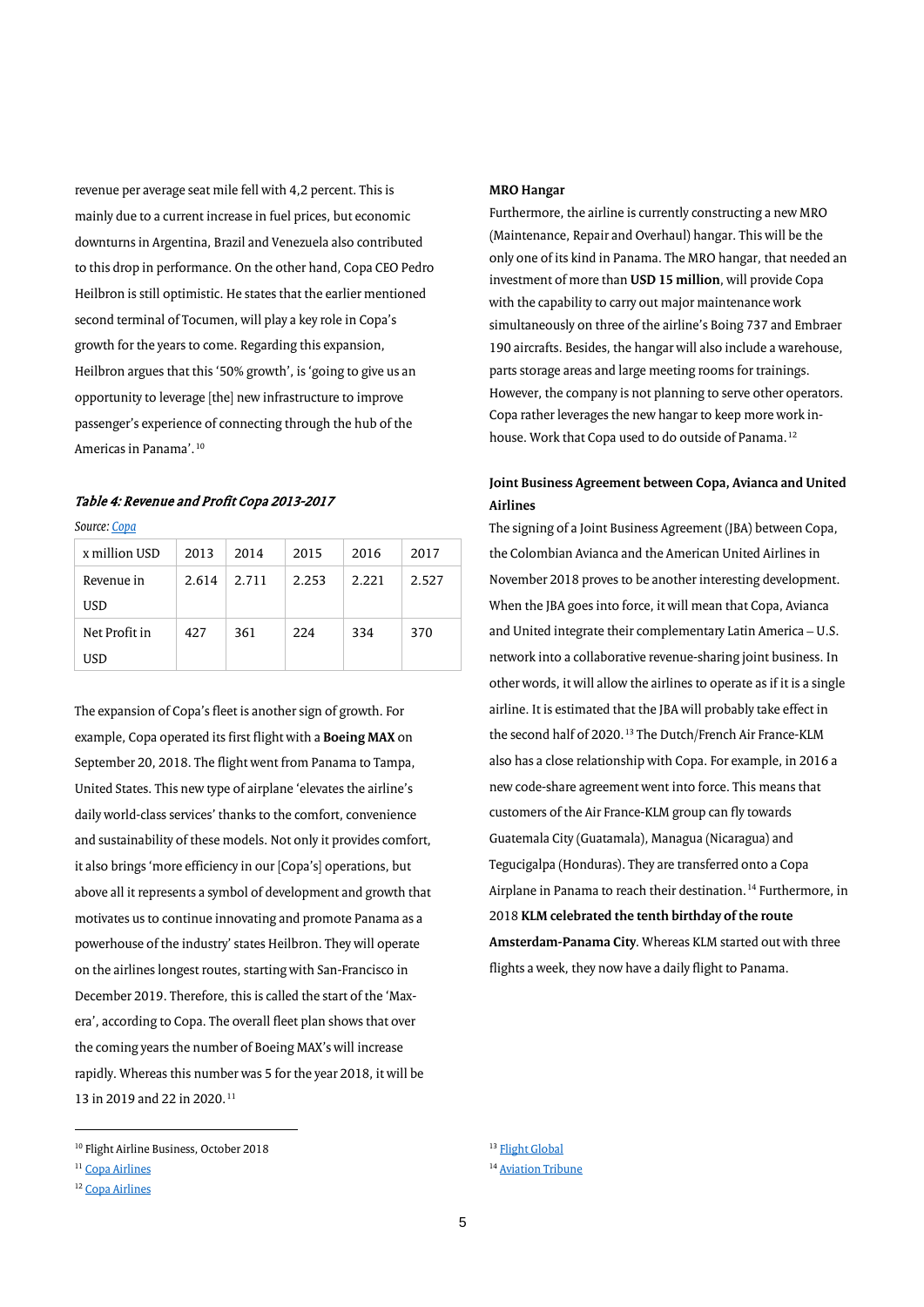## **Wingo**

Yet another promising announcement was the launch of Copa's own Low Cost Carrier (LLC) Wingo in 2016. Currently Wingo has a four-airplane fleet, 'but they have the support of a 100-plus aircraft operation' states Pedro Heilbron. At this moment Heilbron is very pleased with the Bogota based Wingo. He stresses that 'Wingo is performing better than expected. It hasn't grown … but it's consolidating its position in the markets it serves'. Figures provided by the Colombian civil aviation regulator Aerocivil show that after their first year (2016) starting with a loss of USD 16.8 million, Wingo reported an operating profit of USD 2,42 million over 2017. Preliminary statistics on 2018 show that this growth is continuing with a 18 percent rise in ticket sales and a 21 percent rise in the amount of passengers that were handled by Wingo. The total amount of passengers served will be around 1,8 million in 2018. Promising as well, is that Wingo will present its ambitious **expansion plan during**  the beginning of 2019.<sup>[15](#page-6-2)</sup>

## <span id="page-6-0"></span>**III.II Air Panama**

Air Panama is the most important operator regarding domestic flights. **The company handled more than 69 percent of the available domestic seats in 2017**. This roughly translates to a domestic passenger traffic of 345.000 persons (2017). The rest of the domestic seat capacity is handled by Copa. Air Panama has 600 employees and its main airport within Panama is the Marcos A. Gelabert. The company has a 18 airplane-fleet, most of them being charter airplanes. Only their Boeing 737-300 and their Fokker 100's have a capacity of 100 passengers or more. Air Panama's most important domestic destinations are Bocas del Toro and David. Furthermore, they augmented the number of flight towards Bocas del Toro from 3 to 4 flights during the week and from 5 to 6 during the weekends in 2017. This required an investment of USD 5 million.<sup>[16](#page-6-3)</sup>

<span id="page-6-2"></span><sup>15</sup> [La Estrella de Panamá](http://laestrella.com.pa/economia/wingo-anunciara-plan-expansion-inicio-2019/24096820)

 $\overline{a}$ 

The company operates internationally as well. Air Panama has regular flights towards Medellin, Cartagena (located in Colombia) and San José (Costa Rica). Moreover, in recent years the company tried to expand the number of destinations. For example, Air Panama is currently looking into flying towards the Dominican Republic and has completed the first ever direct flight between Panama City and Santa Marta (Colombia) on October 30, 2018.[17](#page-6-4) The latter experiment resulted in several charter flights between the Panamanian capital and the Colombian city, but Air Panama expressed the ambition to let the route operate regularly for 2 to 3 times per week.<sup>[18](#page-6-2)</sup> Less positive is the announcement of Air Panama that it will stop its flights towards Armenia (Colombia) from 1 February 2019 onwards. This measurement was taken 'only and exclusively because of administrative reason', stated Air Panama.<sup>[19](#page-6-3)</sup>

## <span id="page-6-1"></span>IV. Challenges

## **Challenges for the Tocumen International Airport**

Although the abovementioned developments show a relatively positive image of the Panamanian aviation sector, several challenges to fully grasp the opportunities remain. A good starting point for addressing these challenges is provided by the Vice-President of Strategy and Planification of Tocumen, Carmen de Pagés. During an event organized by the Asociación Panameña de Ejecutivos de Empresa (APEDE) in September 2018. De Pagés summed up the four main challenges for the Tocumen International Airport; the first challenge is the successful and in-time opening of the new terminal of the airport. A delay in the completion of the construction will mean a slowdown of the growth of the airport. The first test will be provided by the visit of Pope Francis during the *Jornada Mundial de la Juventud* in January. During this event Tocumen will temporarily open 5 of its new gates. Thereafter, full operations will start by mid-2019.

<span id="page-6-3"></span><sup>16</sup> [El Capital Financiero](https://elcapitalfinanciero.com/air-panama-y-copa-airlines-amplian-sus-ofertas-de-destinos/)

<span id="page-6-4"></span><sup>17</sup> [Arecoa.com](https://www.arecoa.com/aerolineas/2018/03/06/air-panama-interes-abrir-vuelos-republica-dominicana/)

<sup>18</sup> [La Estrella de Panamá](http://laestrella.com.pa/economia/panama-viajes-lanza-vuelos-charter-directos-santa-marta-colombia/24083561) <sup>19</sup> [Caracol.com](http://caracol.com.co/emisora/2018/11/07/armenia/1541597901_464648.html)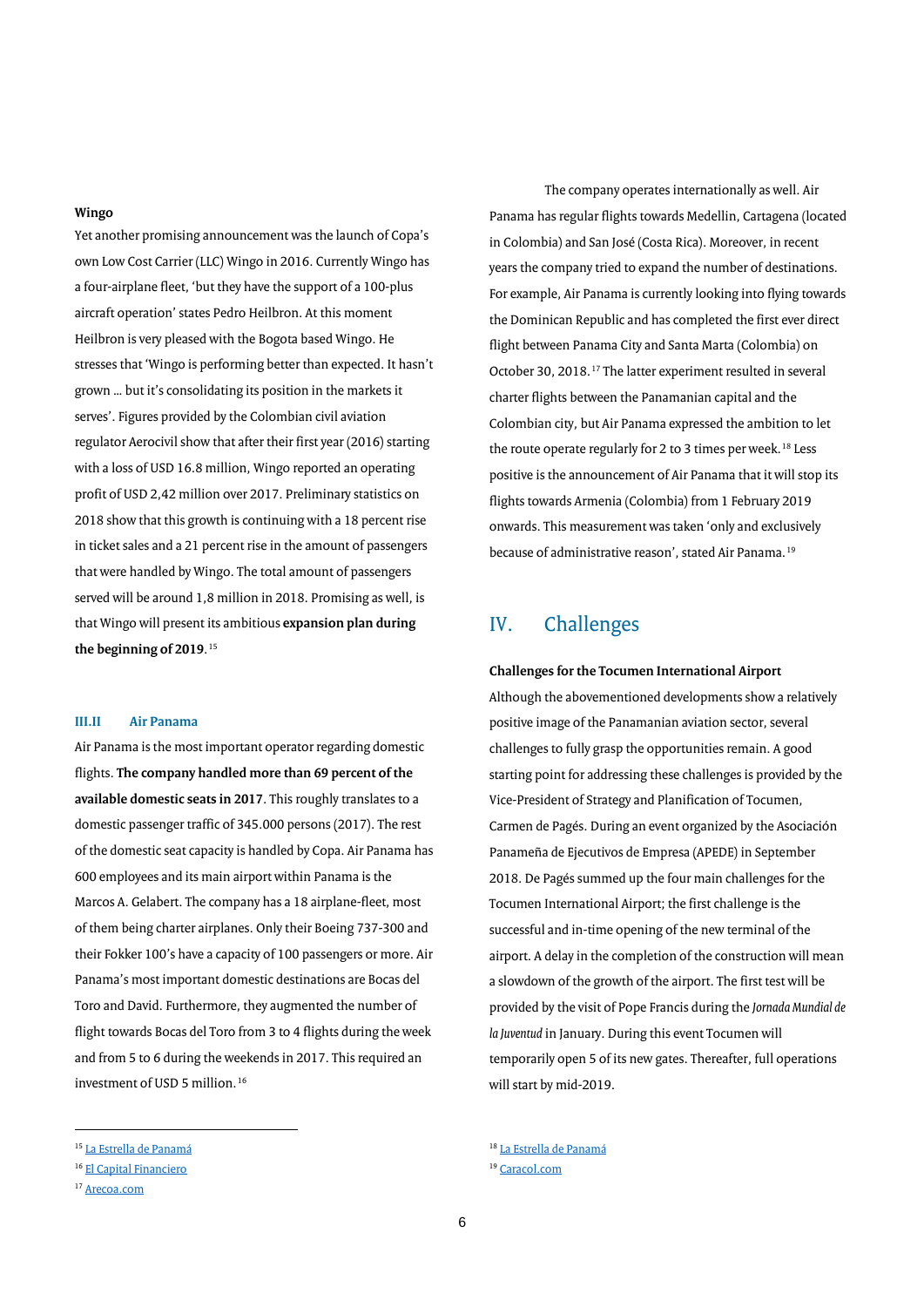Secondly, De Pagés stressed that Tocumen needs to remain efficient. Currently the airport is doing well in this respect. For example, the cost per passenger for the year 2017 was relatively low. Namely, USD 12,95 compared to the world average of USD 15,50. Also, as discussed, Tocumen presents excellent figures in terms of punctuality. This is one of the reasons why **the airport has won the Skytrax Price for best Airport in Central-America and the Caribbean seven times in a row.** However, de Pagés emphasizes that the Tocumen airport has to continue its investments in order to remain ahead of the competition in the region. The third challenge is the construction and successful opening of the earlier mentioned Logistics Zone. This Logistics Zone needs to strengthen the position of Panama as the main logistics hub in the region. The last challenge that was stressed by De Pagés is the challenge to make the regional airports profitable. In this vein, investments in logistics are essential. The aforementioned investments in the Panama Pacífico Airport and the construction of the fourth bridge over the Panama Canal show that Tocumen S.A. and the Panamanian government are trying to address this challenge.<sup>20</sup>

### **New Government**

 $\overline{a}$ 

An overarching challenge is the presidential elections that are planned for May 2019. As was made clear, the majority of the challenges need government investments to be overcome. Whereas the Varela administration (2014-2019) invested heavily in the Panamanian logistics sector, it remains to be seen if the next administration will do the same. A good sign is the establishment of the **National Logistics Strategy (ENL) of Panama 2030.** This document was developed by the Logistics Cabinet through a cooperation between the private and public sector.<sup>[21](#page-7-1)</sup> According to Demóstenes Pérez, former president of National Logistics Advisory (COEL), this document can be considered as the road map for the national logistics strategy until 2030. Furthermore, the ENL can be presented to new governments in order to let them understand the importance of current developments in the logistics sector and the need for

further investments.<sup>[22](#page-7-2)</sup> On the other hand, the new government is able to appoint the complete ministerial body and will bring its own ideas. Therefore, it is not guaranteed that the new government will continue the policy that was set in motion under the current administration. However, the growing acknowledgment of this challenge and the actions that the private sector already undertook provides a good prospect regarding this issue.

# <span id="page-7-0"></span>V. Further Opportunities for Dutch **Businesses**

| Project                     | Value (USD)                  |
|-----------------------------|------------------------------|
| Expansion Panama Pacífico   | 60 million                   |
| Multimodal Zone Tocumen     | First phase: 14 million      |
|                             | Second phase (projected): 18 |
|                             | million                      |
| Third Runway Tocumen        | TBA                          |
| Fuel supply Tocumen         | <b>TBA</b>                   |
| International Airport       |                              |
| Flood Prevention            | TBA                          |
| Enrique Malek International | 3 million                    |
| Airport                     |                              |

#### Table 5: Upcoming business opportunities

## **General Government Investments**

In order for the Panamanian aviation sector to grow even further several big investments are planned in the near future. One of the investments that is necessary for further growth is the redesign of the airspace. The tender for this project is already closed for proposals and the tendering process is in its final phase. It has a value of USD 8 million and once completed, the redesign of the airspace will result in a fifty percent increase in the amount of airplanes that can be handled per hour in Panama. Whereas, this amount is currently 40 airplanes per

<span id="page-7-2"></span><span id="page-7-1"></span><sup>&</sup>lt;sup>20</sup> Carmen de Pagés during a presentation about the Logistics Zone of Tocumen, November 2018

<sup>&</sup>lt;sup>21</sup> Read the complete documen[t here](https://www.presidencia.gob.pa/pdfs/ELNP.pdf)

<sup>22</sup> [Government of the Republic of Panama](https://www.presidencia.gob.pa/Logistico/Ejecutivo-emite-decreto-que-adopta-Estrategia-Logistica-Nacional-de-Panama-2030)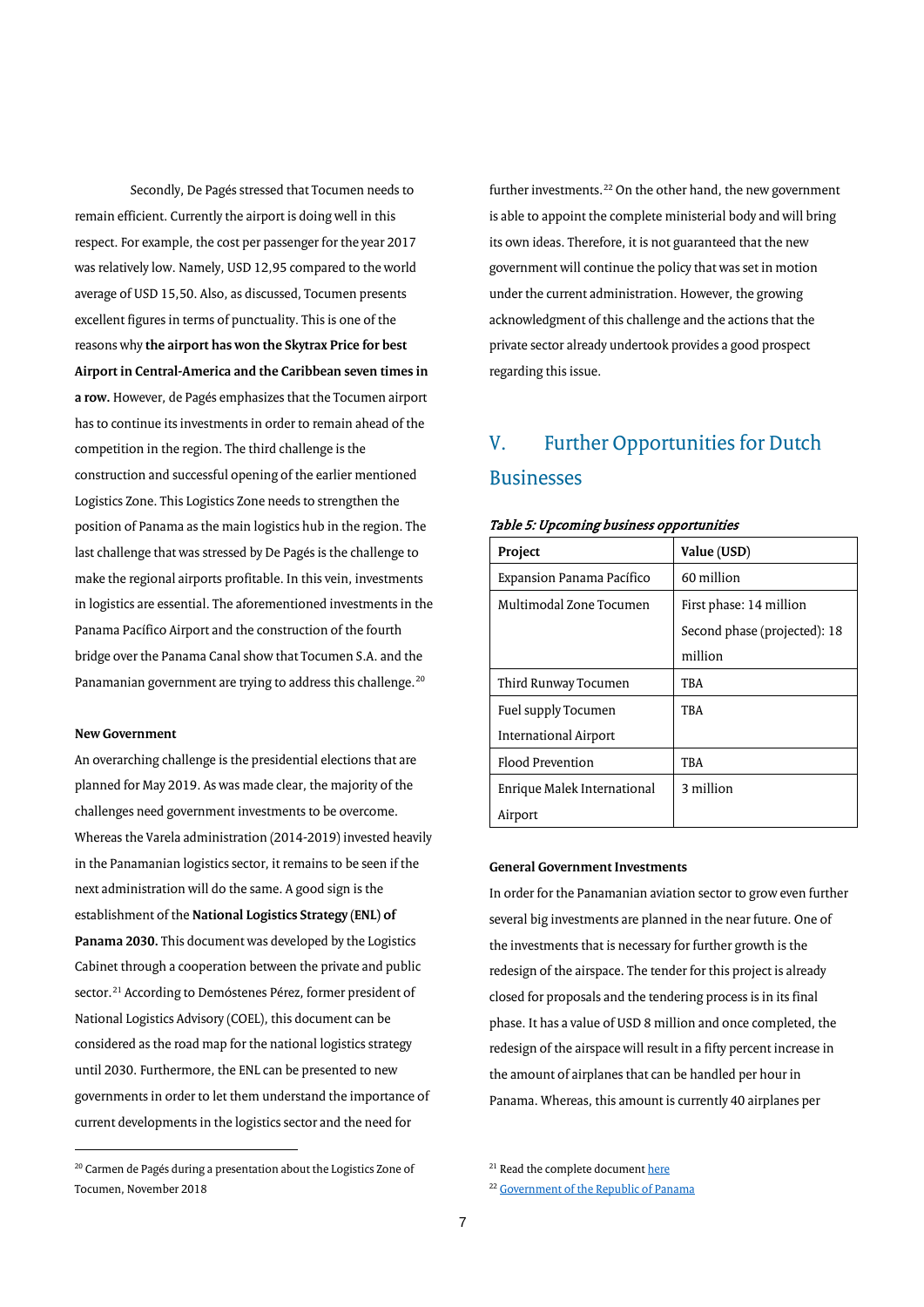hour, it will be 60 airplanes per hour.<sup>[23](#page-8-0)</sup> This figure will be elevated even further through the construction of a **third runway at the Tocumen International Airport**. When finalized, the maximum amount of airplanes handled per hour will grow towards 100. The current ambition of Tocumen is to complete the project before 2025. However, before a tender can be published, Tocumen needs to secure the land where the third runway is to be build. Therefore it is expected that the tender will be opened late 2019 or 2020.

The earlier mentioned construction of the Multimodal Zone also offer opportunities for Dutch companies. **Whereas phase 1a of the project will be completed by the end of 2019, phase 1b and phase 2 will follow.** These phases will include the further expansion of the Logistics Zone and the modernization of the Cargo Terminal. Other investment opportunities are provided by the earlier mentioned **expansion plans of the Panama Pacífico International Airport**. The complete expansion has an initial investment of USD 60 million. A tender for the increase of the storage of combustibles with a value of USD 1.5 million will be published in 2019. Further information about the tenders for a new passenger terminal, an airport apron and the purchase of buses is not yet made public. However, it is expected that high value tenders regarding these projects will be set out the coming years.

## **Fuel Supply**

Another possible opportunity is related to the fuel supply towards the Tocumen International Airport. **Daily, 100 tanker trucks filled with fuel travel from Colón towards the airport to supply the airplanes.** This form of supply already causes problems for Tocumen, as the unloading of these trucks results in major traffic jams. As Tocumen projects that the usage of combustibles will only grow the coming years, the airport is trying to supply the combustibles without the use of tanker trucks. During a visit of a ministerial delegation of Panama to the Netherlands in 2018, then General Manager of Tocumen, S.A. Carlos Duboy spoke with a delegation of Schiphol Airport.<sup>[24](#page-8-1)</sup> This meeting was held in the light of **the failed attempt to construct an oil pipeline**, that was meant to provide the airport with fuel. The approval of this plan was revoked in early 2018, because several environmental groups emphasized that the construction of the oil pipeline was not in line with environmental rules. Tocumen still has the ambition to find a solution on the growing problem of the supply of combustibles, which is now being done by fuel trucks through densely populated communities. However, all stakeholders (private sector, government and environmental groups) need to discuss the issue before a decision can be taken.[25](#page-8-0) **Duboy stated that they hope to revise the plan with the help of Schiphol Airport.** 

## **Flood Prevention**

Climate change poses some serious challenges for the Panamanian economy and the aviation sector. One of the main challenges is the increasing amount of floods due to the growing number of tropical storms and heavy rainfall. To overcome these challenges some serious investments are needed. Furthermore, in the words of María Chávez of the *Red Ciudadana Urbana* (Urban Citizens Network)*,* there is a lack of an integral plan regarding these floods. A clear example was the flooding of the Colón Free Zone and its surrounding roads during November 2018. These and similar floods disrupt commercial activities and threat the ambitions of Panama in relation to becoming *the* logistics-hub of the Americas. Flooding from the sea may pose similar challenges in the near future for the aviation sector in specific. **Although the Tocumen International Airport is protected of floods by a mangrove belt, this belt is increasingly being destructed.<sup>[26](#page-8-1)</sup> In fact, one of** the reasons the oil pipeline project fell through was because it would have harmed the mangrove belt.

Another earlier mentioned and essential project for the growth of Tocumen International Airport, is the construction of the third runway. However, the construction of this third runway would also have a negative impact on parts of

<span id="page-8-0"></span><sup>23</sup> [La Prensa](https://impresa.prensa.com/economia/Suspenden-licitacion-ampliar-espacio-aereo_0_5204479524.html)

 $\overline{a}$ 

<sup>25</sup> [La Prensa](https://www.prensa.com/sociedad/Corte-revoca-estudio-ambiental-Vertikal_0_4953254653.html) <sup>26</sup> [La Prensa](https://www.prensa.com/opinion/agua-manglares_0_4964503562.html)

<span id="page-8-1"></span><sup>24</sup> [Tocumen International Airport](http://www.tocumenpanama.aero/index.php/noticias/450-panama-se-prepara-para-recibir-a-25-millones-de-pasajeros-en-aeropuerto-internacional-de-tocumen)